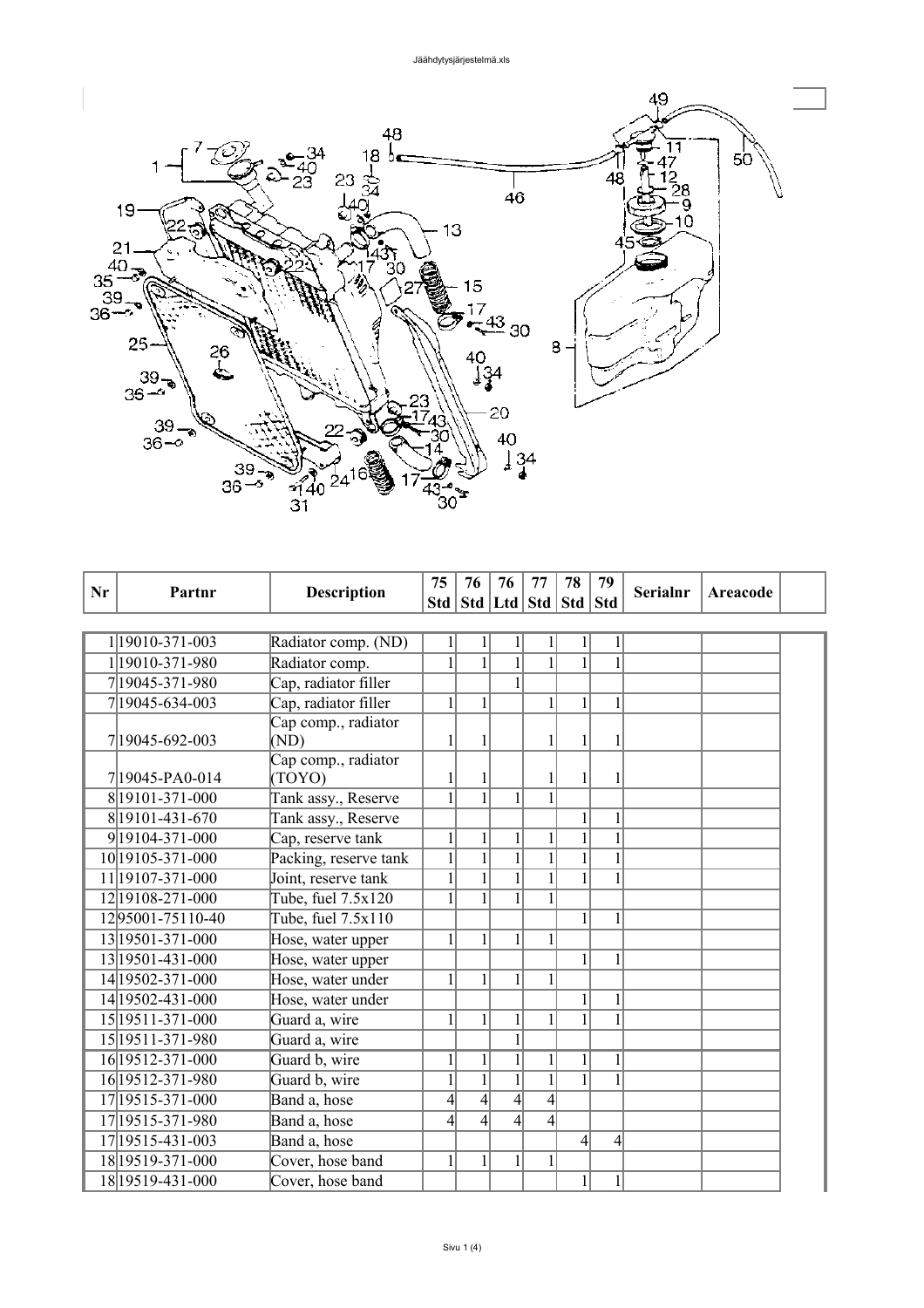| Nr | Partnr            | <b>Description</b>                   | 75<br>Std | 76 | 76<br>Std Ltd Std | 77 | 78<br>$\left  \right $ Std | 79<br><b>Std</b> | <b>Serialnr</b> | Areacode |  |
|----|-------------------|--------------------------------------|-----------|----|-------------------|----|----------------------------|------------------|-----------------|----------|--|
|    | 1985100-371-305ZA | Cover comp., R<br>radiator *R6CS*    | 1         |    |                   |    |                            |                  |                 |          |  |
|    |                   | Cover comp., R                       |           |    |                   |    |                            |                  |                 |          |  |
|    | 1985100-371-305ZB | radiator *PB2CS*<br>Cover comp., R   | 1         |    |                   |    |                            |                  |                 |          |  |
|    | 1985100-371-610ZA | radiator *R6CS*                      |           | 1  |                   |    |                            |                  |                 |          |  |
|    | 1985100-371-610ZB | Cover comp., R<br>radiator *PB2CS*   |           | 1  |                   |    |                            |                  |                 |          |  |
|    | 1985100-371-610ZC | Cover comp., R<br>radiator *Y34*     |           | 1  |                   |    |                            |                  |                 |          |  |
|    | 1985100-371-661ZA | Cover comp., R<br>radiator *R6CS*    |           |    |                   | 1  |                            |                  |                 |          |  |
|    | 1985100-371-661ZB | Cover comp., R<br>radiator *NH1*     |           |    |                   | 1  |                            |                  |                 |          |  |
|    | 1985100-371-661ZC | Cover comp., R<br>radiator *PB2CS*   |           |    |                   | 1  |                            |                  |                 |          |  |
|    | 1985100-371-980   | Cover comp., R<br>radiator           |           |    | 1                 |    |                            |                  |                 |          |  |
|    | 1985103-431-670ZA | Cover comp., R<br>radiator *R7CC*    |           |    |                   |    | 1                          |                  |                 |          |  |
|    | 1985103-431-670ZB | Cover comp., R<br>radiator *PB102CS* |           |    |                   |    | 1                          |                  |                 |          |  |
|    | 1985103-431-670ZC | Cover comp., R<br>radiator *NH1*     |           |    |                   |    | 1                          |                  |                 |          |  |
|    | 1985103-431-780ZA | Cover comp., R<br>radiator *R7CC*    |           |    |                   |    |                            |                  |                 |          |  |
|    | 1985103-431-780ZB | Cover comp., R<br>radiator *PB102CS* |           |    |                   |    |                            |                  |                 |          |  |
|    | 1985103-431-780ZC | Cover comp., R<br>radiator *NH1*     |           |    |                   |    |                            |                  |                 |          |  |
|    | 2085120-371-305ZA | Cover comp., L<br>radiator *R6CS*    | 1         |    |                   |    |                            |                  |                 |          |  |
|    | 2085120-371-305ZB | Cover comp., L<br>radiator *PB2CS*   |           |    |                   |    |                            |                  |                 |          |  |
|    | 2085120-371-610ZA | Cover comp., L<br>radiator *R6CS*    |           | 1  |                   |    |                            |                  |                 |          |  |
|    | 2085120-371-610ZB | Cover comp., L<br>radiator *PB2CS*   |           | 1  |                   |    |                            |                  |                 |          |  |
|    | 2085120-371-610ZC | Cover comp., L<br>radiator *Y34*     |           | 1  |                   |    |                            |                  |                 |          |  |
|    | 2085120-371-661ZA | Cover comp., L<br>radiator *R6CS*    |           |    |                   | 1  |                            |                  |                 |          |  |
|    | 2085120-371-661ZB | Cover comp., L<br>radiator *NH1*     |           |    |                   | 1  |                            |                  |                 |          |  |
|    | 2085120-371-661ZC | Cover comp., L<br>radiator *PB2CS*   |           |    |                   | 1  |                            |                  |                 |          |  |
|    | 2085120-371-980   | Cover comp., L<br>radiator           |           |    |                   |    |                            |                  |                 |          |  |
|    | 2085123-431-670ZA | Cover comp., L<br>radiator *R7CC*    |           |    |                   |    | 1                          |                  |                 |          |  |
|    | 2085123-431-670ZB | Cover comp., L<br>radiator *PB102CS* |           |    |                   |    | 1                          |                  |                 |          |  |
|    | 2085123-431-670ZC | Cover comp., L<br>radiator *NH1*     |           |    |                   |    | 1                          |                  |                 |          |  |
|    | 2085123-431-780ZA | Cover comp., L<br>radiator *R7CC*    |           |    |                   |    |                            | 1                |                 |          |  |
|    | 2085123-431-780ZB | Cover comp., L<br>radiator *PB102CS* |           |    |                   |    |                            |                  |                 |          |  |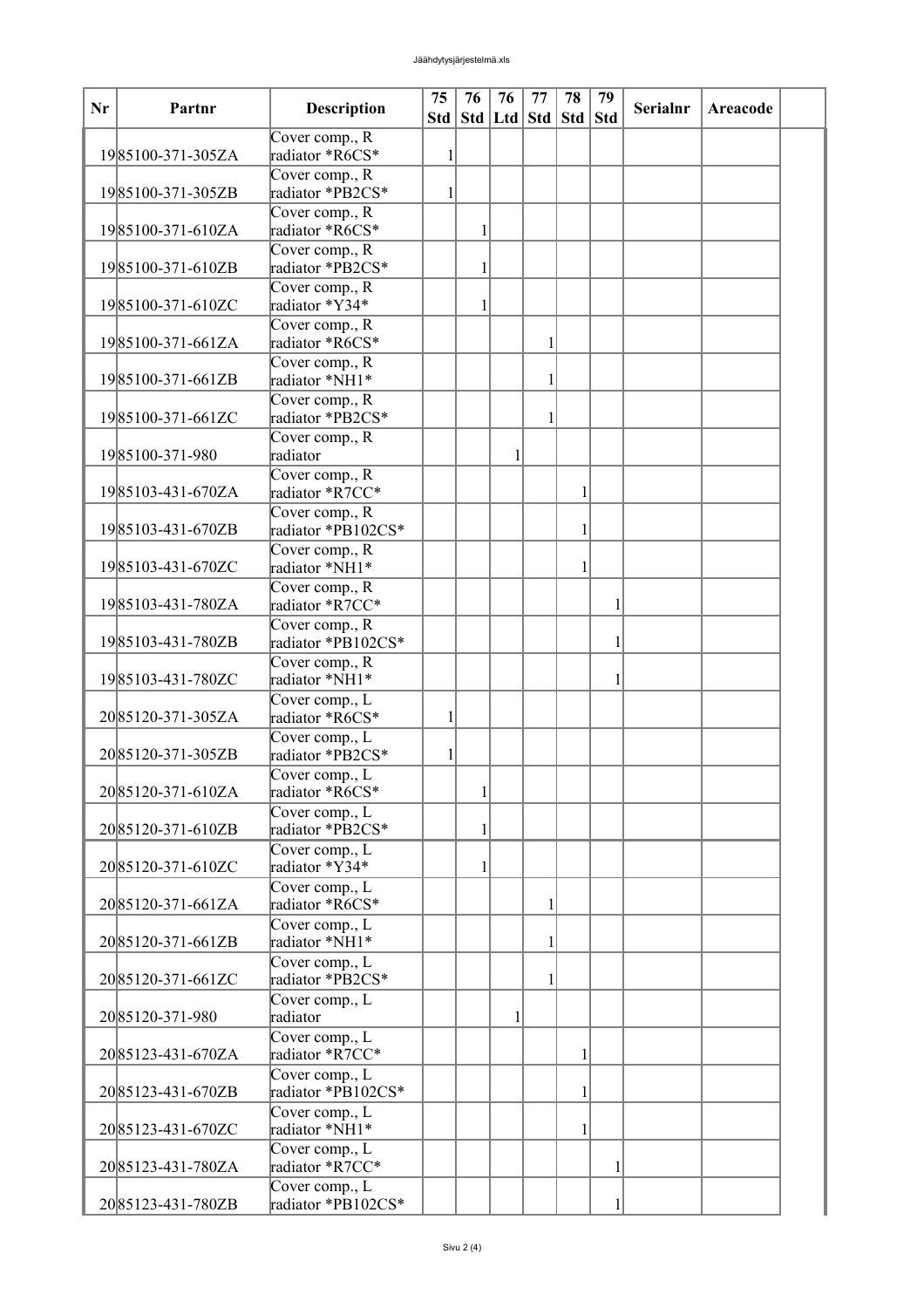| Nr | Partnr            | <b>Description</b>                    | 75              | 76<br>Std   Std   Ltd   Std | 76               | 77                       | 78<br>Std        | 79<br><b>Std</b> | <b>Serialnr</b> | Areacode |  |
|----|-------------------|---------------------------------------|-----------------|-----------------------------|------------------|--------------------------|------------------|------------------|-----------------|----------|--|
|    |                   | Cover comp., L                        |                 |                             |                  |                          |                  |                  |                 |          |  |
|    | 2085123-431-780ZC | radiator *NH1*                        |                 |                             |                  |                          |                  |                  |                 |          |  |
|    | 2185200-371-000   | Cover, radiator upper                 | $\mathbf{1}$    | $\mathbf{1}$                |                  | 1                        | $\mathbf{1}$     | $\overline{1}$   |                 |          |  |
|    | 2185200-371-980   | Cover, radiator upper                 | $\mathbf{1}$    | $\overline{1}$              | 1                |                          | $\mathbf{1}$     | 1                |                 |          |  |
|    |                   |                                       |                 |                             |                  |                          |                  |                  |                 |          |  |
|    | 2285201-371-000   | Rubber, radiator mount                | $\vert 4 \vert$ | 4                           | 4                | 4                        | 4                | 4                |                 |          |  |
|    |                   |                                       |                 |                             |                  |                          |                  |                  |                 |          |  |
|    | 2385202-371-000   | Collar, radiator setting              | $\vert 4 \vert$ | $\frac{4}{3}$               | 4                |                          | $\left 4\right $ | 4                |                 |          |  |
|    | 2485300-371-000   | Cover, radiator lower                 | $\overline{1}$  | $\overline{1}$              | $\overline{1}$   |                          |                  | $\overline{1}$   |                 |          |  |
|    | 2485300-371-980   | Cover, radiator lower                 |                 |                             | 1                |                          |                  |                  |                 |          |  |
|    | 2585400-371-000   | Grille, radiator<br>Grommet, radiator | $1\vert$        | 1                           | 1                | 1                        | 1                | 1                |                 |          |  |
|    | 2685401-371-000   | grille                                | 1               |                             |                  |                          |                  |                  |                 |          |  |
|    | 2787509-371-670   | Label, shroud fan                     | $\mathbf{1}$    | $\overline{1}$              | $\overline{1}$   | $\mathbf{1}$             | $\overline{1}$   | $\mathbf{1}$     |                 |          |  |
|    | 2891302-028-000   | O-ring, $15x2.5$                      | 1               | $\overline{1}$              | 1                | $\mathbf{1}$             | $\overline{1}$   | 1                |                 |          |  |
|    |                   |                                       |                 |                             |                  |                          |                  |                  | To              |          |  |
|    | 3092000-06020-07  | Bolt, hex., 6x20                      | $\overline{4}$  | 4                           |                  |                          |                  |                  | 2025599         |          |  |
|    |                   |                                       |                 |                             |                  |                          |                  |                  | To              |          |  |
|    | 3092000-06020-0G  | Bolt, hex., 6x20                      | $\overline{4}$  | 41                          |                  |                          |                  |                  | 2025599         |          |  |
|    |                   |                                       |                 |                             |                  |                          |                  |                  | To              |          |  |
|    | 3092101-06020-0G  | Bolt, hex., 6x20                      | $\vert$         | 4                           |                  |                          |                  |                  | 2025599         |          |  |
|    |                   |                                       |                 |                             |                  |                          |                  |                  | From            |          |  |
|    | 3095700-06020-07  | Bolt, flange, 6x20                    |                 | $\frac{4}{3}$               | 4                |                          |                  |                  | 2025600         |          |  |
|    | 3095701-06020-07  | Bolt, flange, 6x20                    |                 | 4                           | 4                |                          |                  |                  | From<br>2025600 |          |  |
|    | 3095701-06020-08  | Bolt, flange, 6x20                    |                 |                             |                  | $\overline{4}$           |                  |                  |                 |          |  |
|    | 3099700-06020-08  | Bolt, flange, 6x20                    |                 |                             |                  | 4                        |                  |                  |                 |          |  |
|    | 3192000-06025-07  | Bolt, hex., 6x25                      | $\overline{2}$  | $\overline{2}$              | $\overline{2}$   |                          | $\overline{2}$   | $\overline{2}$   |                 |          |  |
|    | 3192000-06025-08  | Bolt, hex., 6x25                      |                 |                             |                  | $\overline{2}$           |                  |                  |                 |          |  |
|    | 3192000-06025-0G  | Bolt, hex., 6x25                      | $\overline{2}$  | $\overline{2}$              | $\overline{2}$   |                          | $\overline{2}$   | $\overline{2}$   |                 |          |  |
|    | 3192000-06025-0H  | Bolt, hex., 6x25                      |                 |                             |                  | $\overline{2}$           |                  |                  |                 |          |  |
|    | 3192101-06025-0G  | Bolt, hex., 6x25                      | $\overline{2}$  | $\overline{2}$              | $\overline{2}$   |                          | $\overline{2}$   | $\overline{c}$   |                 |          |  |
|    | 3491450-371-980   | Nut, cap, 6mm                         |                 |                             | 8                |                          |                  |                  |                 |          |  |
|    | 3494002-06070     | Nut, hex., 6mm                        | $\vert 8 \vert$ | $\overline{8}$              |                  | $\overline{8}$           | $\vert 8 \vert$  | 8                |                 |          |  |
|    | 3494002-06070-0S  | Nut, hex., 6mm                        | $\overline{8}$  | $\overline{8}$              |                  | 8                        | $\overline{8}$   | 8                |                 |          |  |
|    | 3494002-06270-0S  | Nut, hex., 6mm                        | 8               | $\overline{8}$              |                  | 8                        | $\overline{8}$   | 8                |                 |          |  |
|    | 3494021-06220     | Nut, cap, 6mm                         |                 |                             | $\vert 8 \vert$  |                          |                  |                  |                 |          |  |
|    | 3494021-06220-0S  | Nut, cap, 6mm                         |                 |                             | 8                |                          |                  |                  |                 |          |  |
|    | 3590301-KW8-900   | Nut, cap, 6mm                         | $\overline{2}$  | $\overline{2}$              | $\overline{2}$   | $\overline{2}$           | $\overline{2}$   | $\overline{c}$   |                 |          |  |
|    | 3594021-06070     | Nut, cap, 6mm                         | $\overline{2}$  | $\overline{2}$              | $\overline{2}$   | $\overline{2}$           | $\overline{2}$   | $\overline{2}$   |                 |          |  |
|    | 3594021-06070-0S  | Nut, cap, 6mm                         | $\overline{2}$  | $\overline{2}$              | $\overline{2}$   | $\overline{2}$           | $\overline{2}$   | $\overline{2}$   |                 |          |  |
|    | 3691450-371-980   | Nut, cap, 6mm                         |                 |                             | $\overline{4}$   |                          |                  |                  |                 |          |  |
|    | 3694021-06220     | Nut, cap, 6mm                         | $\vert 4 \vert$ | $\left 4\right $            | $\left 4\right $ | 4                        | $\left 4\right $ | $\vert 4 \vert$  |                 |          |  |
|    | 3694021-06220-0S  | Nut, cap, 6mm                         | $\overline{4}$  | $\overline{4}$              | $\overline{4}$   | $\overline{\mathcal{L}}$ | $\overline{4}$   | 4                |                 |          |  |
|    | 3990501-041-000   | Washer, 6mm                           |                 |                             | 4                |                          |                  |                  |                 |          |  |
|    |                   | Washer, number plate                  |                 |                             |                  |                          |                  |                  |                 |          |  |
|    | 3990563-304-000   | setting                               |                 |                             | 4                |                          |                  |                  |                 |          |  |
|    | 3991550-371-980   | Washer, plain, 6mm                    |                 |                             | $\vert 4 \vert$  |                          |                  |                  |                 |          |  |
|    | 3994101-06000     | Washer, plain, 6mm                    |                 |                             | 4                |                          |                  |                  |                 |          |  |
|    | 3994101-06080     | Washer, plain, 6mm                    |                 |                             | $\overline{4}$   |                          |                  |                  |                 |          |  |
|    | 3994101-06200     | Washer, plain, 6mm                    | $\vert 4 \vert$ | $\left 4\right $            |                  | 4                        | $\left 4\right $ | 4                |                 |          |  |
|    | 3994101-06800     | Washer, plain, 6mm                    |                 |                             | $\vert 4 \vert$  |                          |                  |                  |                 |          |  |
|    | 3994102-06000     | Washer, plain, 6mm                    |                 |                             | $\overline{4}$   |                          |                  |                  |                 |          |  |
|    | 40 90501-041-000  | Washer, 6mm                           |                 |                             | 10 <sup>1</sup>  |                          |                  |                  |                 |          |  |